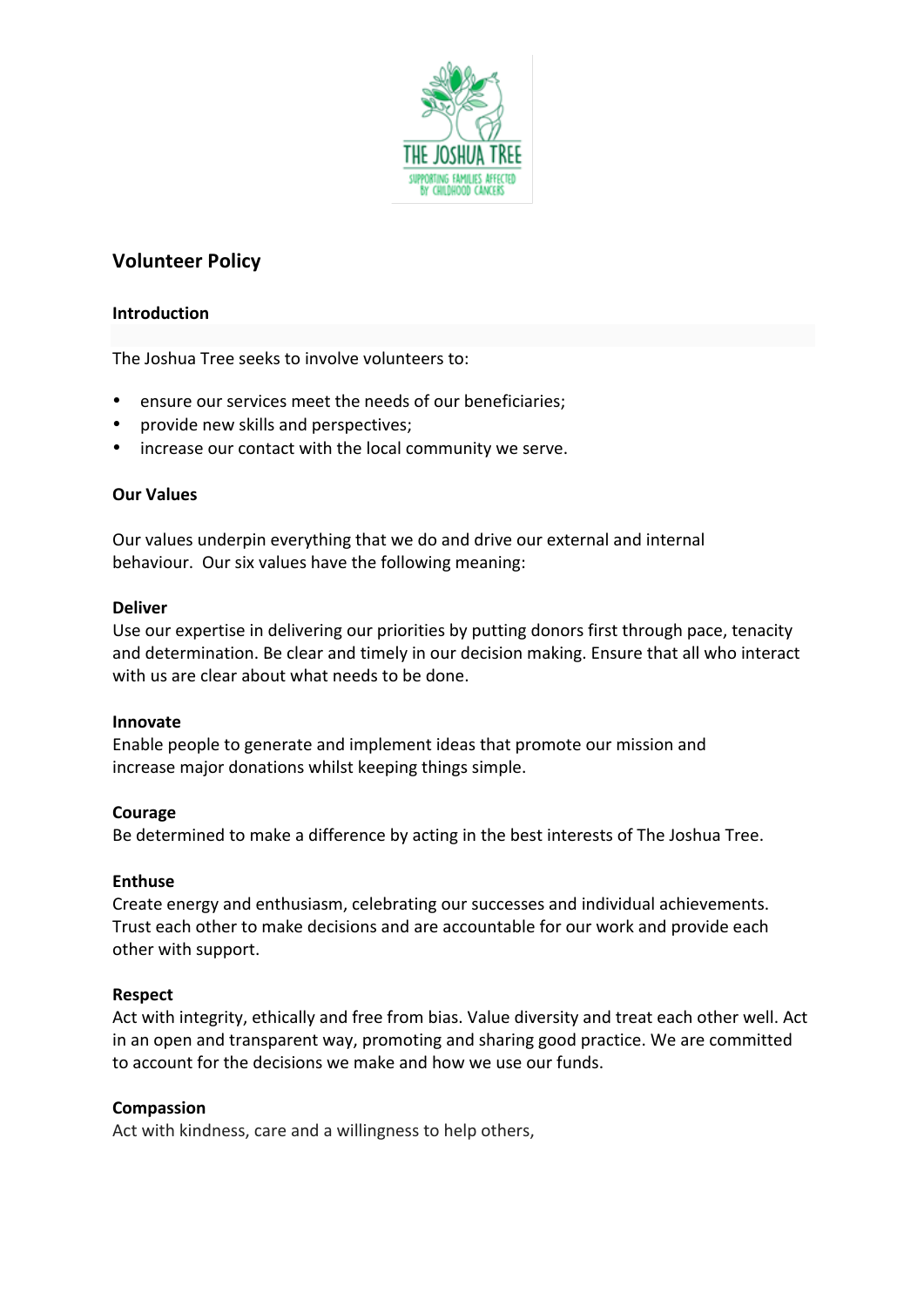

# **Policy**

This Volunteer Policy is underpinned by the following principles:

- The Joshua Tree will ensure that volunteers are welcomed and included into the organisation and that they understand why their involvement is significant to The Joshua Tree's work:
- The Joshua Tree does not introduce volunteers to replace paid staff;
- The Joshua Tree expects that staff at all levels will work positively with volunteers and, where appropriate, will actively seek to involve them in their work. The Joshua Tree will put processes in place to help all staff to do this and to understand the charity's expectations when working with volunteers;
- The Joshua Tree recognises that volunteers have varying needs, aspirations and motivations, and will seek to understand these and support volunteers towards their personal goals
- The Joshua Tree is committed to providing the training and guidance volunteers need to carry out their roles effectively.

## **The Volunteer agreement**

## **The Joshua Tree will:**

- Introduce volunteers to how the organisation works and their role in it;
- Provide a general description of the Volunteer role;
- Treat volunteers as valued and appreciated members of The Joshua Tree team;
- Treat volunteers with respect and dignity;
- Listen to volunteers and take them seriously;
- Empower volunteers to say no or negotiate tasks and responsibilities;
- Provide such induction and training to volunteers as may be required in the opinion of the Volunteer Lead;
- Provide volunteers with a point of contact;
- Regularly hold discussions with volunteers and value feedback;
- Keep volunteers informed about changes at The Joshua Tree;
- Reimburse reasonable and pre-agreed travel costs in line with the Volunteer Expenses Policy;
- Provide a safe environment in which to carry out volunteering;
- Insure volunteers against injury that might be suffered or caused due to negligence;
- Apply our Equal Opportunities policy.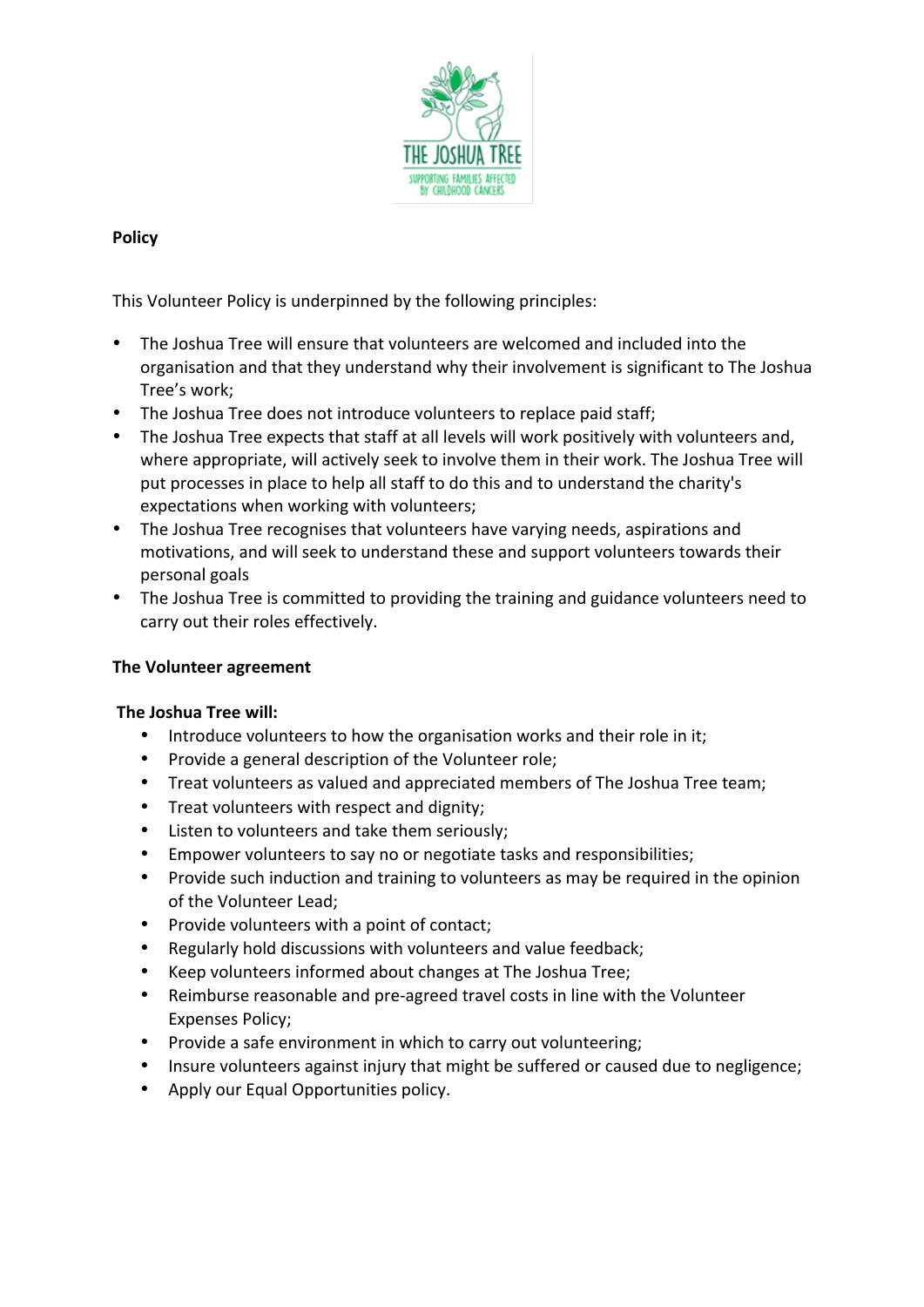

## **The Volunteer will be expected to:**

- Treat people with respect and dignity;
- Be reliable, punctual and let the Volunteer Lead know when they are available to volunteer;
- Follow all The Joshua Tree's policies and procedures, including but not limited to Volunteer Policy, Volunteer Expenses Policy, Ambassador Policy, Recruitment Policy, Health and Safety Policy, GDPR Policy, Equal Opportunities Policy, Complaints Policy, Safeguarding Policy, Confidentiality Policy and Social Media Policy. Copies of these will be provided at Induction;
- Be open and honest in their dealings with The Joshua Tree;
- Approach staff, service users, other volunteers and members of the public in a polite, friendly and cooperative way;
- Perform their role and duties in a professional manner and to the best of their abilities;
- Let the Volunteer Lead know if the support they receive can be improved.

# **Recruitment**

All prospective volunteers may be asked to attend an interview to find out what they would like to do, their skills, suitability and to establish how best their volunteering goals might be realised. 

Volunteers fall outside the definition of staff and as a result the same extensive range of recruitment checks which must be undertaken when recruiting paid staff do not need to be completed for volunteers. However, it is acknowledged that some checks may be relevant and The Joshua Tree undertakes to decide in a fair and transparent way, following agreed processes, which checks are required for each individual volunteer. The Joshua Tree will ensure that these checks are proportionate to the volunteer role and do not create unnecessary barriers to volunteer engagement.

The extent of the checks The Joshua Tree is required to undertake on a volunteer, or that it is permitted to undertake, depend on whether a particular volunteer will be carrying out regulated activity for The Joshua Tree.

The definition of Regulated Activity is contained in the Recruitment Policy.

In addition to the above risk assessment The Joshua Tree will carry out the following checks on all volunteers:

• References where deemed necessary and proportionate to the role;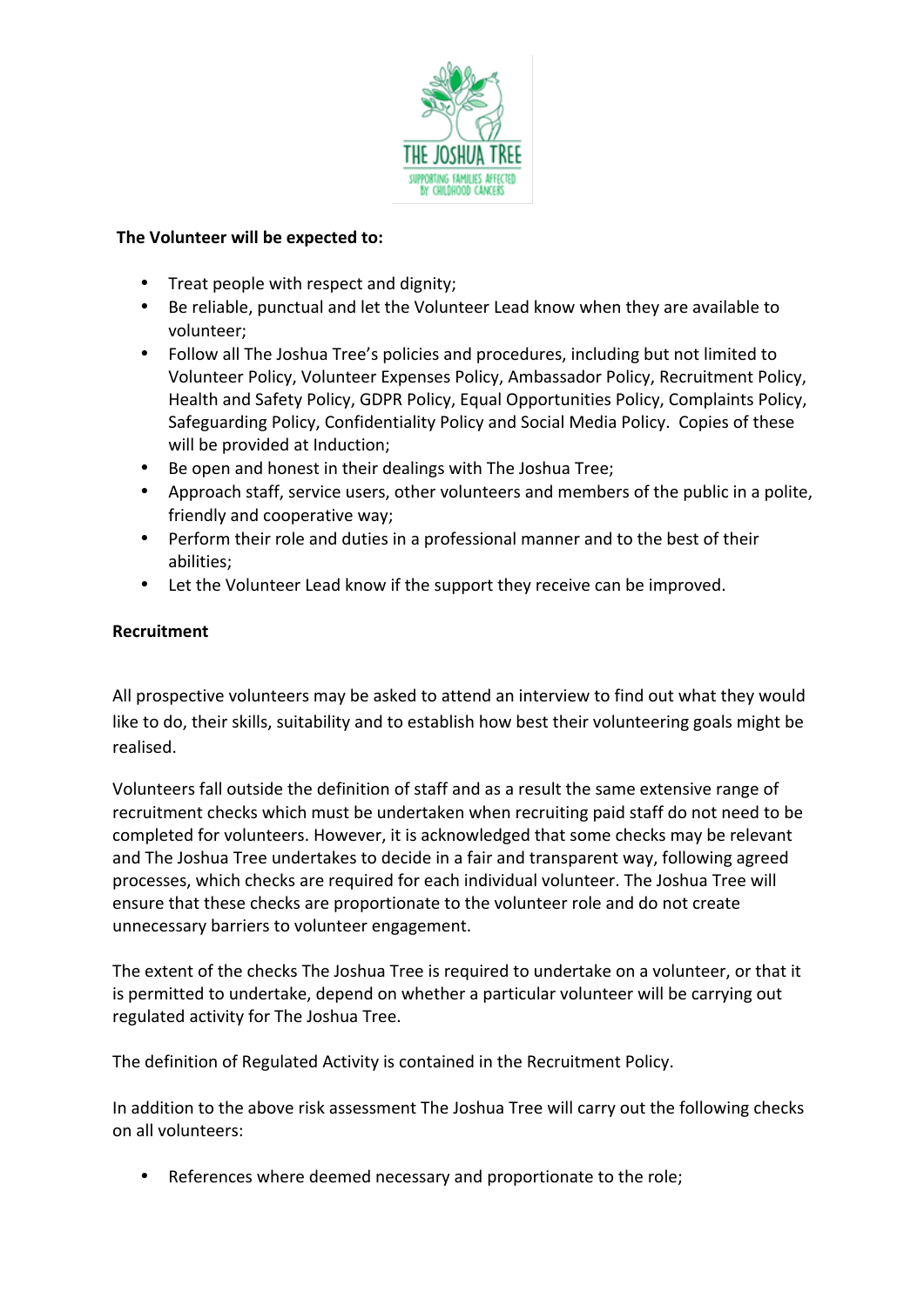

- A DBS check for roles involving work alongside children;
- an informal discussion prior to the start of a volunteering role or shift;
- checking with The Joshua Tree community for any concerns about the proposed volunteer.

Where no DBS or Barring List Checks have been carried out a volunteer will not be left unsupervised with children or be allowed to work in any Regulated Activity.

Risk assessments will be carried out by the Volunteer Lead prior to any volunteer carrying out any role. The risk assessment will consider the type of volunteering planned and identify the checks deemed necessary. It is understood and accepted that volunteer roles may already be covered by existing risk assessments, including but not limited to office or event specific risk assessments.

# **Supervision of Volunteers**

Whether a volunteer is supervised will be key in determining whether or not they are carrying out Regulated Activity. If a DBS is required, The Joshua Tree automatically asks all volunteers to subscribe to the DBS Update Service to cover for any breaks of service of more than three months.

Within this definition there is some discretion for The Joshua Tree to decide what amounts to appropriate supervision (considering the following factors):

- the ages of the children, including whether they differ widely;
- $\bullet$  the number of children that the individual is working with;
- whether other individuals are helping to look after children;
- the opportunity for contact with children presented by the work or volunteering;
- how vulnerable the children are; and
- how many individuals will be supervised by the person carrying out the supervision.

## **Volunteer role outlines**

Each volunteer will have an explanation of their role establishing what The Joshua Tree undertakes to provide them. In addition, where relevant to their role, they will agree to a written outline of the specific tasks they will be undertaking in the form of a job description. Neither of these documents is a contract; The Joshua Tree has no intention of creating a contract with any volunteers. A copy of the Volunteers Handbook will also be made available to all volunteers read and use as a point of reference.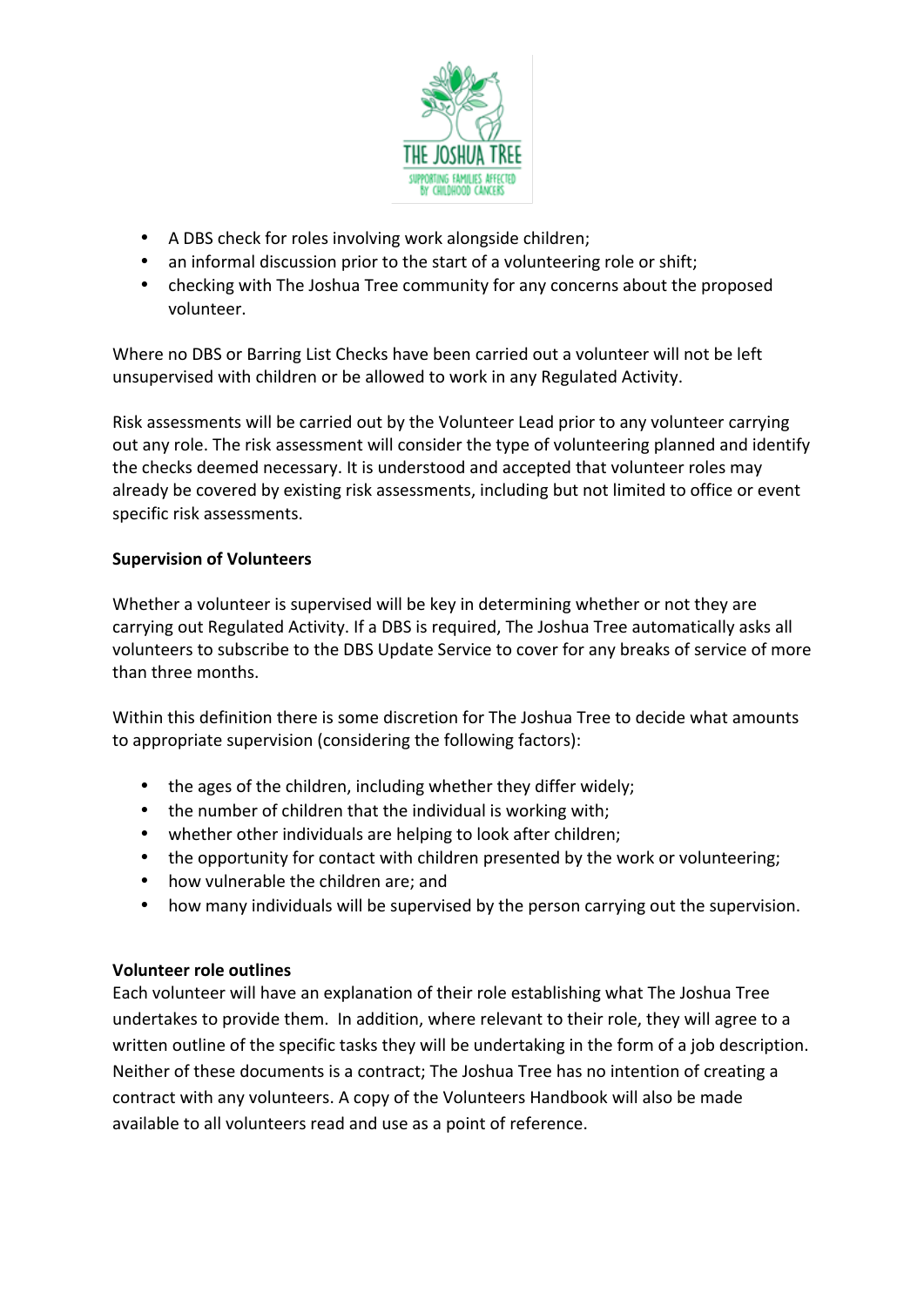

### **Expenses**

All volunteers will be provided with a copy of the Volunteer Expenses policy which they should read, sign and return to the Volunteer Lead.

### **Induction and Training**

All volunteers will receive an induction into The Joshua Tree and their own role. Training will be provided as appropriate. Where it is deemed applicable by the Volunteer Lead, volunteers will be entitled to receive additional training on the same basis as paid staff.

### **Support and Wellbeing**

The Joshua Tree recognises the importance of volunteer wellbeing. All volunteers will have a named person as their main point of contact, this being the Volunteer Lead. They will be provided with regular opportunities to meet with the Volunteer Lead to feedback on progress, discuss future development and air any issues. Volunteers will also be made aware of additional support services when this is deemed appropriate by the Volunteer Lead. Should the Volunteer Lead believe that a volunteer is in need of additional support then this will be discussed with the CEO/HR Manager to determine the appropriate level of support provided. This may include but is not limited to signposting to external organisations or referral to role related services available through The Joshua Tree, for example counselling support which would be coordinated by the Volunteer Lead.

### **The Volunteer's voice**

Volunteers are encouraged to express their views about matters concerning The Joshua Tree and its work. The Volunteer Lead will have regular, ongoing individual contact with Volunteers. There is an open-door policy at The Joshua Tree office for volunteers who need to discuss any elements of their role. In addition, regular volunteer drop in and celebration events will be scheduled to facilitate open communication, develop social connections between volunteers and foster a supportive ethos.

### **Insurance**